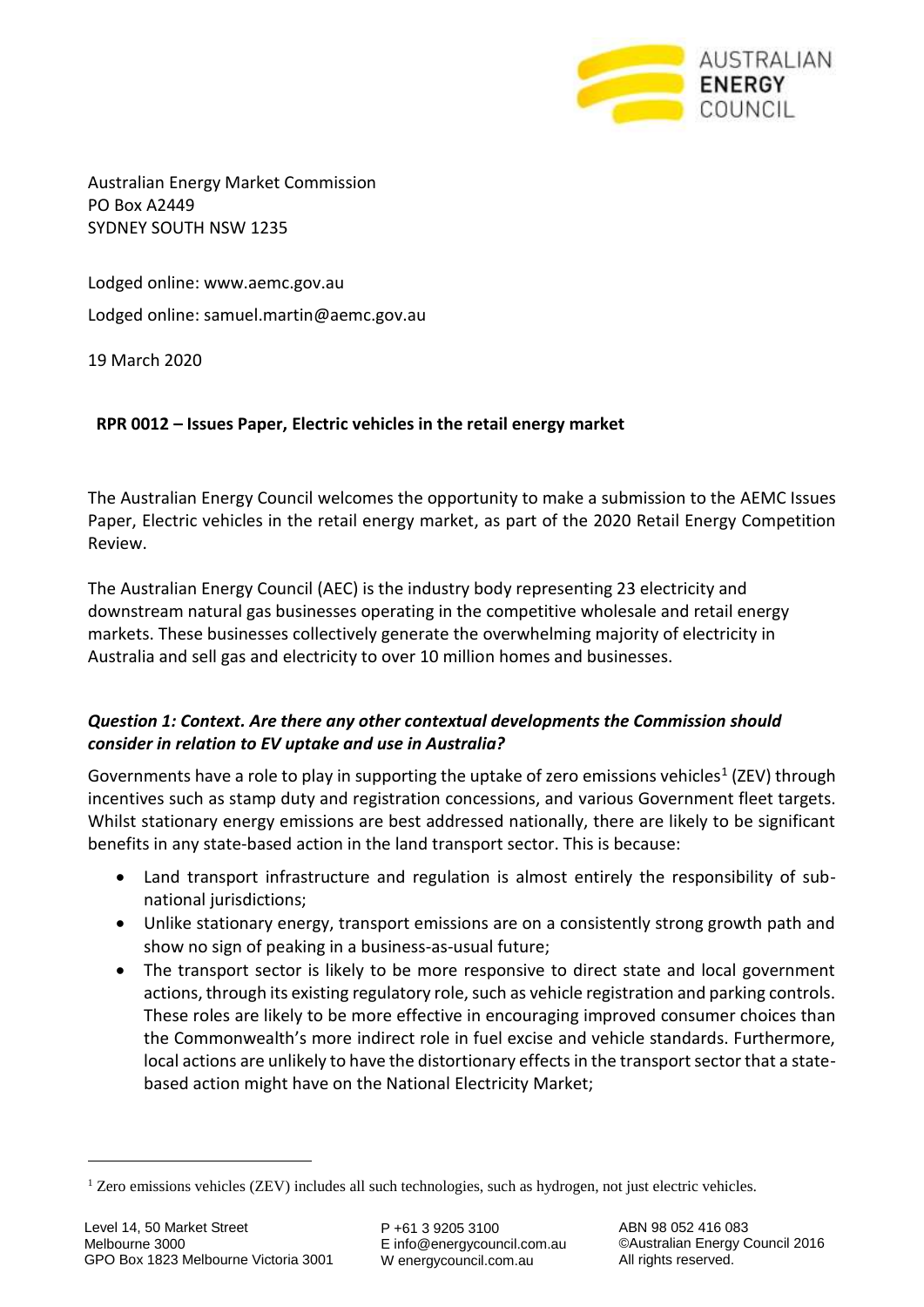Government actions in the land transport sector to reduce liquid fuel consumption are frequently shown to have negative costs to users, by overcoming informational and other barriers<sup>2</sup>.

Financial incentives will remain a crucial driver to reduce cost differentials in most zero emissions vehicle (ZEV) markets.<sup>3</sup> The ACT continues to outperform other jurisdictions in EV purchasing correlated to the largest stamp duty and registration discount nationally, though presumably this discount is ultimately funded by ACT taxpayers. 4 Revenue impacts from concessions requires consideration, though cost between electric vehicles (EVs) and internal combustion engine vehicles (ICEVs) is expected to reach parity by as early as 2024.<sup>5</sup> Government fleets can stimulate ZEV uptake by new fleet purchases of ZEVs. This both normalizes ZEVs and creates a second-hand market for depreciated EVs that would provide an additional avenue for private ownership. The question of targets has been the subject of parliamentary review in 2018. Another important role for Government could be to provide more information about the cost comparison of ICEVs versus ZEVs.

International experience demonstrates a strong correlation between public charging infrastructure and the uptake of EVs.<sup>6</sup> The availability of fast charging has the most influence on EV adoption. Fast charging has a greater impact on both electricity supply and distribution. Policies that encourage EV owners to charge vehicles outside peak demand periods, and to encourage EV charging providers to optimize grid utilization, would be supported by the AEC. The Australian Renewable Energy Agency (ARENA) through its Distributed Energy Implementation Program (DEIP) has the EV Grid Integration Working Group that is examining these issues. The EV Grid Integration Working Group has six work streams that includes two examining residential tariffs and incentives and also high capacity tariffs and incentives. We encourage the AEMC not to establish structures through its rule making program that will duplicate or dilute the industry resources available to the DEIP.

We believe that during the early stages of the EV market in Australia, fast charging infrastructure is likely to present a challenging business model for private sector investment, as EV ownership is low. Grant programs can ensure both sufficient and efficient investment in fast charging infrastructure and the Victorian Governments agreement with Chargefox is a good example of what can be achieved<sup>7</sup>. However studies have shown that public charging stations at less than 60km interval<sup>8</sup> are required to for drivers to both complete journeys beyond the range of their vehicle, and importantly for them to feel secure travelling longer distances and further from their usual charging location.

<sup>5</sup> *Electric car price tag shrinks along with the battery cost*, Bloomberg, April 2019

-

<https://www.bloomberg.com/opinion/articles/2019-04-12/electric-vehicle-battery-shrinks-and-so-does-the-total-cost> <sup>6</sup> *Roll-out of public EV charging infrastructure in the EU,* Transport and Environment, September 2018 [https://www.euractiv.com/wp-content/uploads/sites/2/2018/09/Charging-Infrastructure-Report\\_September-](https://www.euractiv.com/wp-content/uploads/sites/2/2018/09/Charging-Infrastructure-Report_September-2018_FINAL.pdf)2018 FINAL.pdf

<sup>2</sup>*Pathways to a Low Carbon Economy, Version 2 of the Greenhouse Gas Abatement Curve,*

[https://www.mckinsey.com/~/media/mckinsey/dotcom/client\\_service/sustainability/cost%20curve%20pdfs/pathways\\_lowcarbon\\_econom](https://www.mckinsey.com/~/media/mckinsey/dotcom/client_service/sustainability/cost%20curve%20pdfs/pathways_lowcarbon_economy_version2.ashx) [y\\_version2.ashx](https://www.mckinsey.com/~/media/mckinsey/dotcom/client_service/sustainability/cost%20curve%20pdfs/pathways_lowcarbon_economy_version2.ashx) Exhibit 8.6.4

<sup>&</sup>lt;sup>3</sup> *Funding the transition to zero emissions vehicles*, International Council on Clean Transportation (ICCT), <https://theicct.org/publications/funding-ZEV-transition>

<sup>4</sup> *The state of electric vehicles in Australia*, Electric Vehicle Council and ClimateWorks, June 2018

<sup>7</sup> *Victoria charging ahead with electric vehicles*, Department of the Premier, press release, 25 October 2018 <https://www.premier.vic.gov.au/victoria-charging-ahead-with-electric-vehicles/>

<sup>&</sup>lt;sup>8</sup> The Transport and Environment study identified that there are around 2,550 rapid charging sites installed on European main roads with a total of about 5,000 chargers. This is equivalent, in average, to one site with two chargers placed every 60 km in average on EU motorways for every direction on the highway. [https://www.euractiv.com/wp](https://www.euractiv.com/wp-content/uploads/sites/2/2018/09/Charging-Infrastructure-Report_September-2018_FINAL.pdf)[content/uploads/sites/2/2018/09/Charging-Infrastructure-Report\\_September-2018\\_FINAL.pdf](https://www.euractiv.com/wp-content/uploads/sites/2/2018/09/Charging-Infrastructure-Report_September-2018_FINAL.pdf)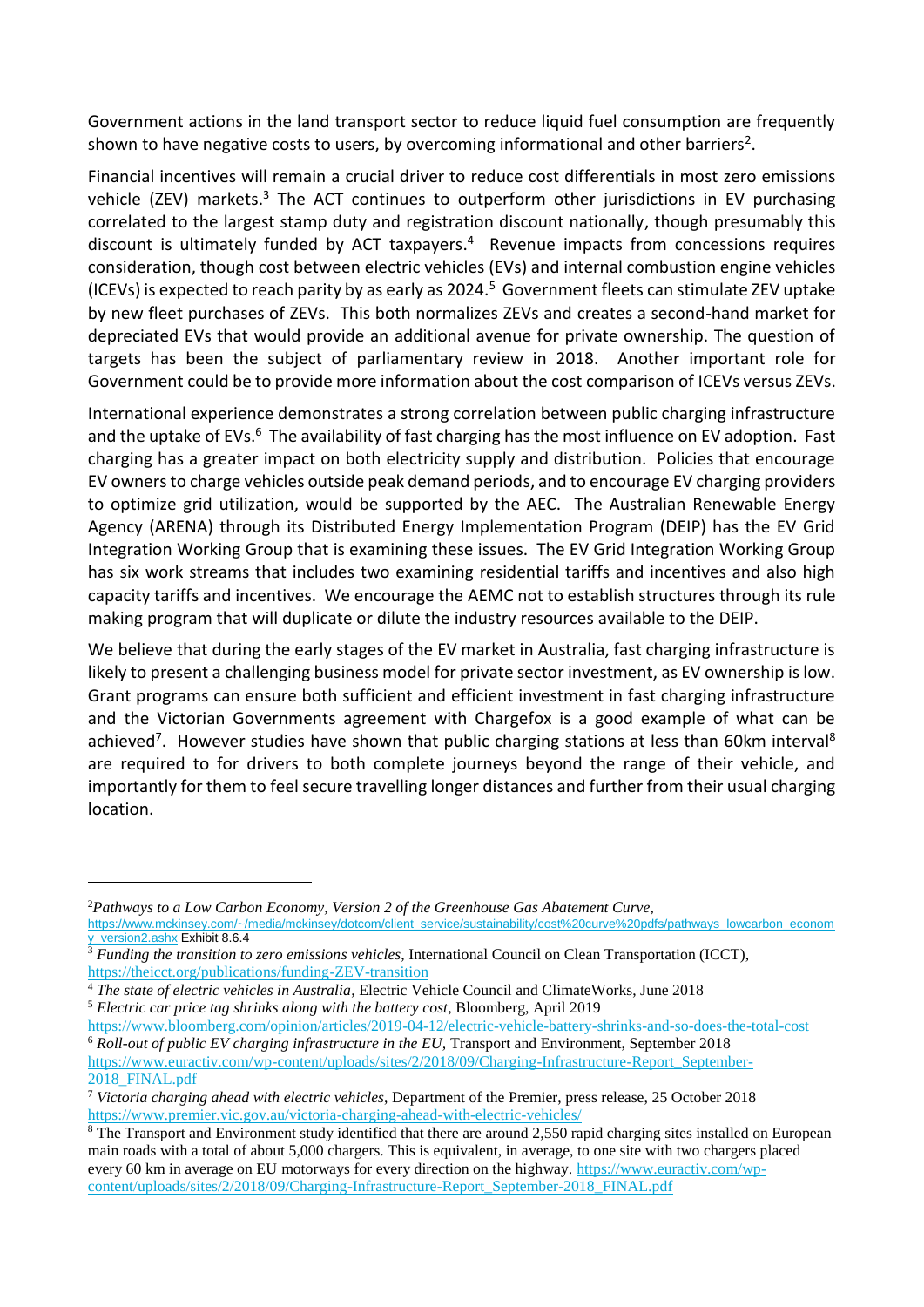With respect to vehicle electrification, fears that it will shift liquid fuel emissions into electricity emissions<sup>9</sup>, is not well founded. This is because:

- Electric vehicles are considerably more energy-efficient in an urban setting than conventional vehicles and therefore less emissive even if supplied with fossil-fuelled electricity; <sup>10</sup>
- National electricity generation emissions intensity has already fallen considerably from its historical level, and this improvement will continue under any scenario; $^{11}$
- New demand from electric vehicles will be met by marginal electricity generation over time. Coal plants are presently being retired at their ends of life and not being replaced. It can therefore be reasonably assumed that all additional marginal demand will be met by new renewable and low-emissions gas-fired generation.

There is a role for policy to require networks to provide and publish better information on the state of their network infrastructure, incorporating information around the strength of its network and the costs of different connection options with respect to charging infrastructure. This information, combined with better knowledge of consumer behaviour, would allow for a more integrated plan of installing the appropriate charging infrastructure in the most optimal locations and therefore best utilise the existing network.

Whilst work has been done on what EV's can do in terms of network support services in a theoretical context, consumer behaviour or how consumers will actually interact with EV's is not well understood. For example, on street parking is common in inner to middle suburbs, making it unclear how EV's will be connected to the grid. In outer suburbs the two car garage is common, but is often not used at all for car parking and instead is a recreational or storage space, again leaving cars parked out in the street. Surveying residential customers as to what they actually do, not what they could do, will assist with understanding implications for energy demand and planning both in the near (2025-30) and medium-far (2030-50) future periods. Examining how people will live in the future is important context to wrap around the AEMC's review and is the subject of the Monash University Digital Energy Futures Project being undertaken in conjunction with the Australian Research Council, Ausgrid, Ausnet Services and Energy Consumers Australia<sup>12</sup>.

## *Question 2: Role of retailer. What challenges and opportunities, given the current role of retailers in the NEM, are EVs likely to provide retailers?*

È,

<sup>9</sup> *Electric vehicles have higher carbon emissions*, The Australian, [https://www.theaustralian.com.au/subscribe/news/1/?sourceCode=TAWEB\\_WRE170\\_a&dest=https%3A%2F%2Fww](https://www.theaustralian.com.au/subscribe/news/1/?sourceCode=TAWEB_WRE170_a&dest=https%3A%2F%2Fwww.theaustralian.com.au%2Fnation%2Fpolitics%2Felectric-vehicles-have-higher-carbon-emissions%2Fnews-story%2F1d64815feb92b2d5a81324971fa96547&memtype=anonymous&mode=premium) [w.theaustralian.com.au%2Fnation%2Fpolitics%2Felectric-vehicles-have-higher-carbon-emissions%2Fnews](https://www.theaustralian.com.au/subscribe/news/1/?sourceCode=TAWEB_WRE170_a&dest=https%3A%2F%2Fwww.theaustralian.com.au%2Fnation%2Fpolitics%2Felectric-vehicles-have-higher-carbon-emissions%2Fnews-story%2F1d64815feb92b2d5a81324971fa96547&memtype=anonymous&mode=premium)[story%2F1d64815feb92b2d5a81324971fa96547&memtype=anonymous&mode=premium](https://www.theaustralian.com.au/subscribe/news/1/?sourceCode=TAWEB_WRE170_a&dest=https%3A%2F%2Fwww.theaustralian.com.au%2Fnation%2Fpolitics%2Felectric-vehicles-have-higher-carbon-emissions%2Fnews-story%2F1d64815feb92b2d5a81324971fa96547&memtype=anonymous&mode=premium)

<sup>&</sup>lt;sup>10</sup> *Clean Green Machines, the truth about electric vehicle emissions*, The Conversation, <https://theconversation.com/clean-green-machines-the-truth-about-electric-vehicle-emissions-122619>  $11$  Ibid

<sup>&</sup>lt;sup>12</sup> See Monash University Digital Energy Futures Project, https://www.monash.edu/digital-energy-futures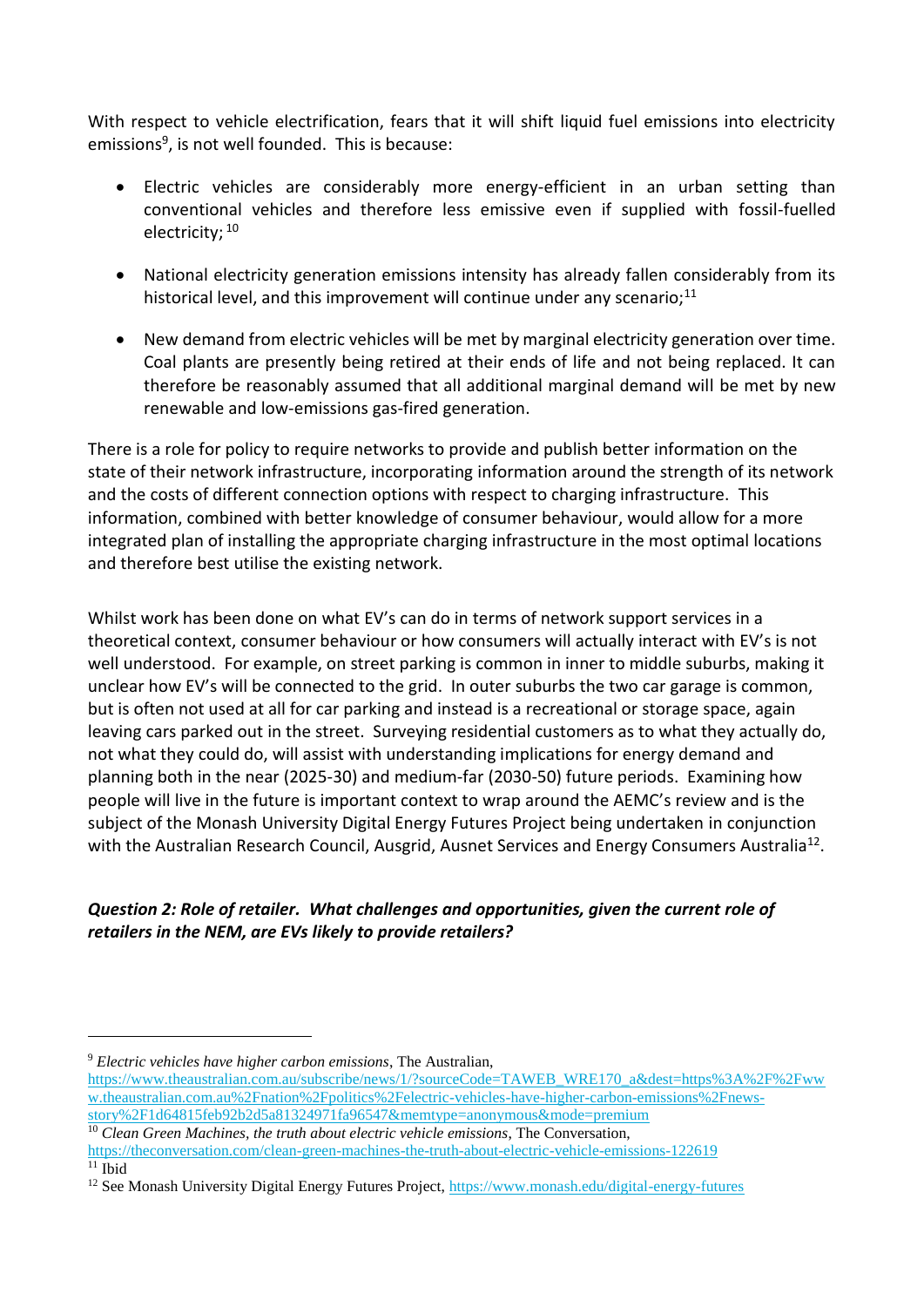It is commonly believed that the uptake of EVs will both encourage and be dependent upon tariff reform, smart grid development, and innovation in the form of more dynamic billing and charging arrangements to ensure EVs help improve and optimise use of the energy network. It was once even considered feasible, though probably over optimistic, that the value of Vehicle to Grid for electricity networks and retailers could eventually offset the up-front cost of EVs $^{13}$ .

The Retailers role is to provide the consumer with a financial product, which is the retail contract. The AEMC notes<sup>14</sup> that this packages wholesale, network, metering, customer service and other costs; the range of retail offers available in the market are essentially a range of financial products related to facilitating the supply of energy.

Broadly speaking, the challenges that EV's represent are mostly an amplification of the retail packages existing challenges and does not present serious new challenges to retailers in the current DER paradigm; the exception being the DER (Vehicle to Grid) potential. Forecasting suggests that by 2050, almost half of households and businesses in Australia will have solar PV installed, many accompanied by a storage device, an electric vehicle charger and other smart appliances of the future.<sup>15</sup> Retailers are already marketing retail packages for this. However there is scepticism as to the further development and uptake of retailer innovation.<sup>16</sup> Retailer innovation, or any lack thereof, links back to the problem that the market institutions and regulatory arrangements governing the NEM are overly complex and create duplication. The sheer number of market institutions and regulators, and the associated consultation processes they create<sup>17</sup>, is increasing the costs for both industry to initiate and for consumer groups to engage in market reforms.

Consumers and industry are also being slowly corralled by institutions into the likely form of DER management, with consultations on the likes of Distribution Systems Operations (DSO) seeking to entrench vested interest of existing institutions in DER management. Whilst the ability to take advantage of these technologies is critical and we agree that models for a DSO should be being consulted upon, the early opportunities for unlocking the value of DER should be considered in light of existing tariffs and demand management initiatives; we should be cautiously building out the infrastructure as we need it. Early market mechanisms should be seen as an adjunct to, and not a replacement of, existing market infrastructure. This is especially true as the costs of major changes to market operations will initially be borne by all to the benefit of the few, at a time when the market is not yet mature enough to identify an optimal design in any case. By the time we reach 2050 the market mechanism envisaged today may not be fit for purpose. Peer to peer (P2P) technologies may more readily enable customers to trade or share excess electricity they generate.

*Question 3: Regulatory environment a. Do you consider that regulatory changes, like multiple trading relationships, that improve a consumer's ability to engage with multiple FRMPs at a household would enable innovative services and products to develop for EV consumers? b. Do* 

-

<sup>13</sup> *Sparking an Electric Vehicle Debate in Australia,* Discussion Paper, Energy Supply Association of Australia, November 2013

<sup>14</sup> *Electric vehicles in the retail energy market*, Issues Paper, AEMC, February 2020

<sup>15</sup> *Required Capabilities and Recommended Actions: Interim Report*, AEMO and Energy Networks Australia, 2019

<sup>&</sup>lt;sup>16</sup> *Maximising consumer outcomes from retail electricity markets*, Energy Consumers Australia and Ash Salardini, March 2020, p.12

<sup>&</sup>lt;sup>17</sup> In 2018, the various regulators and market institutions likely created 56 consultation processes for suppliers and consumer representatives to engage in, to effectively shape the direction of the electricity market. *Maximising consumer outcomes from retail electricity markets*, Energy Consumers Australia and Ash Salardini, March 2020, p. 27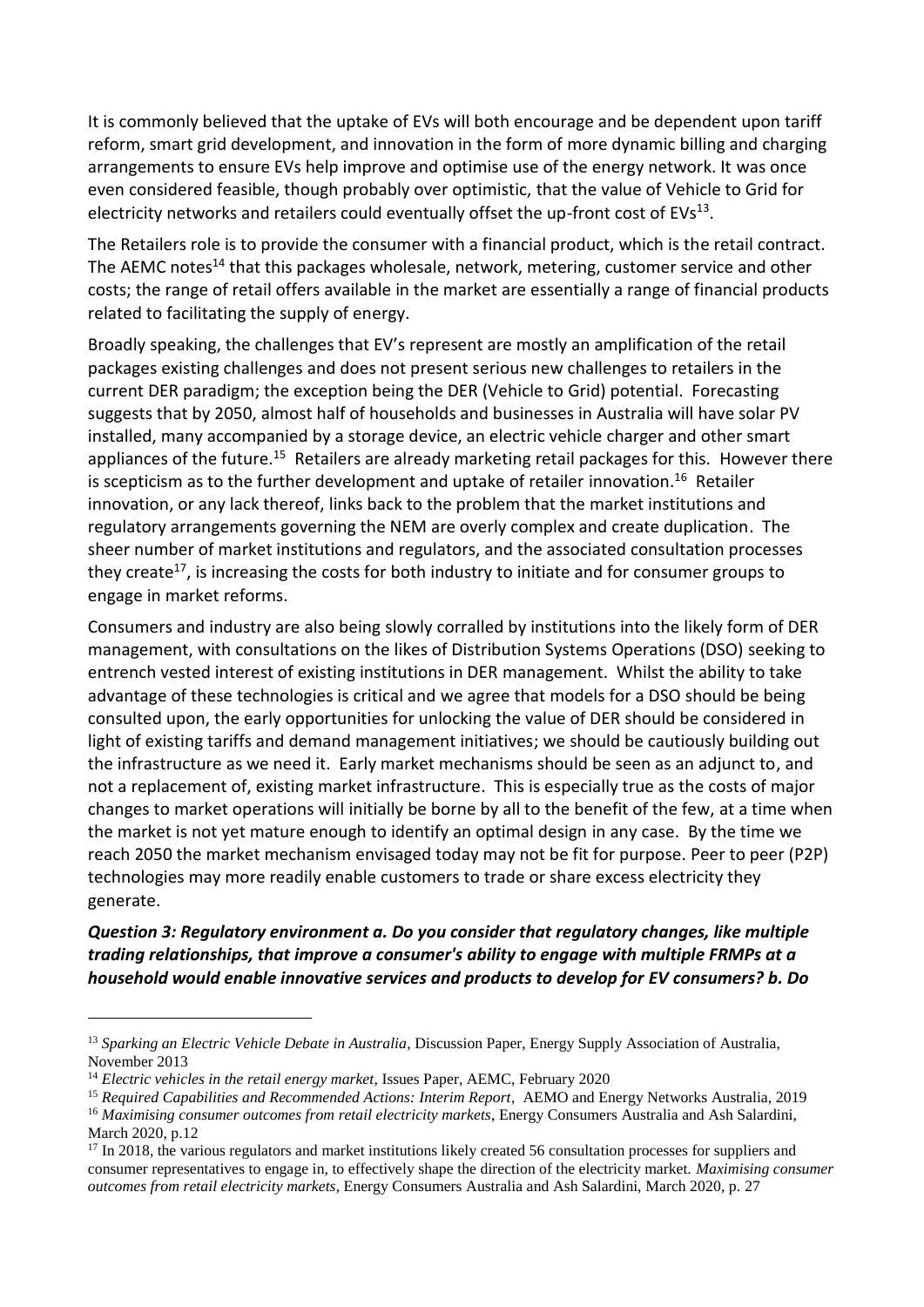#### *you have any views on an appropriate method (e.g. through a change to the SGA framework or an alternative metering configuration), and relevant costs, to facilitate this?*

In February 2016 the AEMC and industry generally found that at that time there was little evidence that the benefits of Multiple Trading Relationships outweighed the costs, nor that MTR was necessary to facilitate the kinds of services outlined in the AEMC's consultation paper of that time. The door was left open to consider whether at some point in the future, adopting MTR could provide net benefits to the market.

Current evidence suggests that we need to allow for the market to evolve in response to consumer demand. The second supply point, with its own NMI, would be a possible adjunct to existing infrastructure that could fulfil the "practical effect" requirements of a DSO, or two way relationship, such as EV charging services or other controllable loads. This would be without the same "front loaded" expense of the proposed DSO models. According to the Jacobs report of 2015, the MTR would facilitate the uptake of new technologies or sophisticated appliances, including those that are remotely or automatically controlled, as well as creating additional settlements points. A second supply point in the short term would have the same practical effect. In order not to discourage uptake of a second supply point, consideration could be given to spreading that cost across all users in some way. This would be a lower cost and "no regrets" option as we wait for the market to mature enough for better considered future design options.

The AEC would support a consultation on MTR alternatives in light of 2020 forecasts of battery and EV penetration. We note that MTRs or alternatives should not proceed without a clear framework for how alternative service providers are to be regulated that ensures that the MTR framework does not result in an imbalance where one party has regulatory obligations and the other party can avoid them, for what is essentially the same service. This includes policy obligations such as passing on of premium feed-in tariffs or renewable and white certificate liabilities.

### *Question 4: Residential charging a. Are there other offers in the retail market, or are you developing any others, aimed at EV consumers? b. Are there retail market barriers in developing residential products and services for EV consumers?*

This is best answered by individual retailer businesses.

## *Question 5: Non-residential charging a. Are you providing or developing any non-residential charging products or services? b. Are there retail market barriers in developing non-residential EV charging products and services?*

This is best answered by individual retailer businesses.

### *Question 6: EV value streams a. Are you currently developing products and services to harness EV value streams?*

This is best answered by individual retailer businesses.

# *Question 6: b. Are there retail regulatory barriers for retailers or new energy service providers accessing these value streams?*